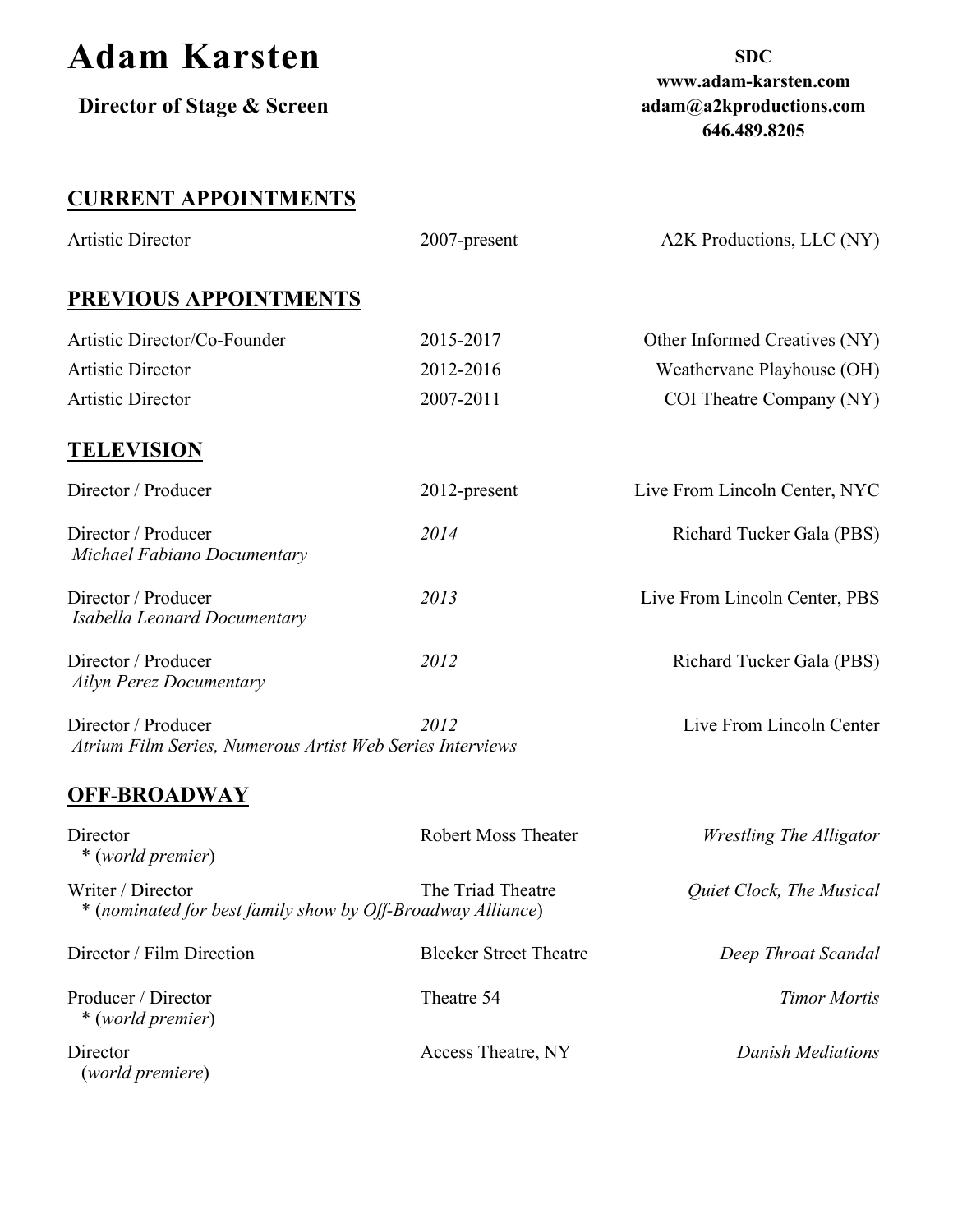# **FILM**

| Director<br><i>(featured at the Lakehurst museum)</i>                     | P&J Productions                 | The Hindenburg            |
|---------------------------------------------------------------------------|---------------------------------|---------------------------|
| Director<br>* (winner – Gloria Film Festival)                             | A2K Productions, LLC            | Miss Swiss                |
| Director                                                                  | <b>Coral Castle Productions</b> | Ed. L.                    |
| Director                                                                  | <b>COI Films</b>                | Other Than Emily          |
| Director<br>* (winner – NY Film & Video Festival)                         | Double Bogey Enterprises        | <b>Bored of Education</b> |
| Director<br>* (winner – Reel Time Film Festival)                          | A2K Productions, LLC            | <b>Shy of Serenity</b>    |
| <b>TOURING COMPANIES</b>                                                  |                                 |                           |
| Writer / Director<br>(featured Jan Prokop)                                | Northeastern U.S. Tour          | I Gotta Crow              |
| Co-Director                                                               | European Tour                   | The James Bond Story      |
| <b>REGIONAL THEATRE</b>                                                   |                                 |                           |
| Director<br>(new artists festival)                                        | Goodspeed Musicals              | The Trouble With Doug     |
| Director<br>(world premiere)                                              | Hostos Arts Center, NY          | La Mambopera              |
| Director                                                                  | <b>DHPAC</b>                    | Tommy, The Musical        |
| Director                                                                  | Weathervane Playhouse           | The Mousetrap             |
| Director                                                                  | Weathervane Playhouse           | Rent                      |
| Director<br>* (best direction-Broadwayworld.com)                          | Weathervane Playhouse           | Les Miserables            |
| Director<br>* (nomination for best direction of a play-Broadwayworld.com) | Weathervane Playhouse           | Moon Over Buffalo         |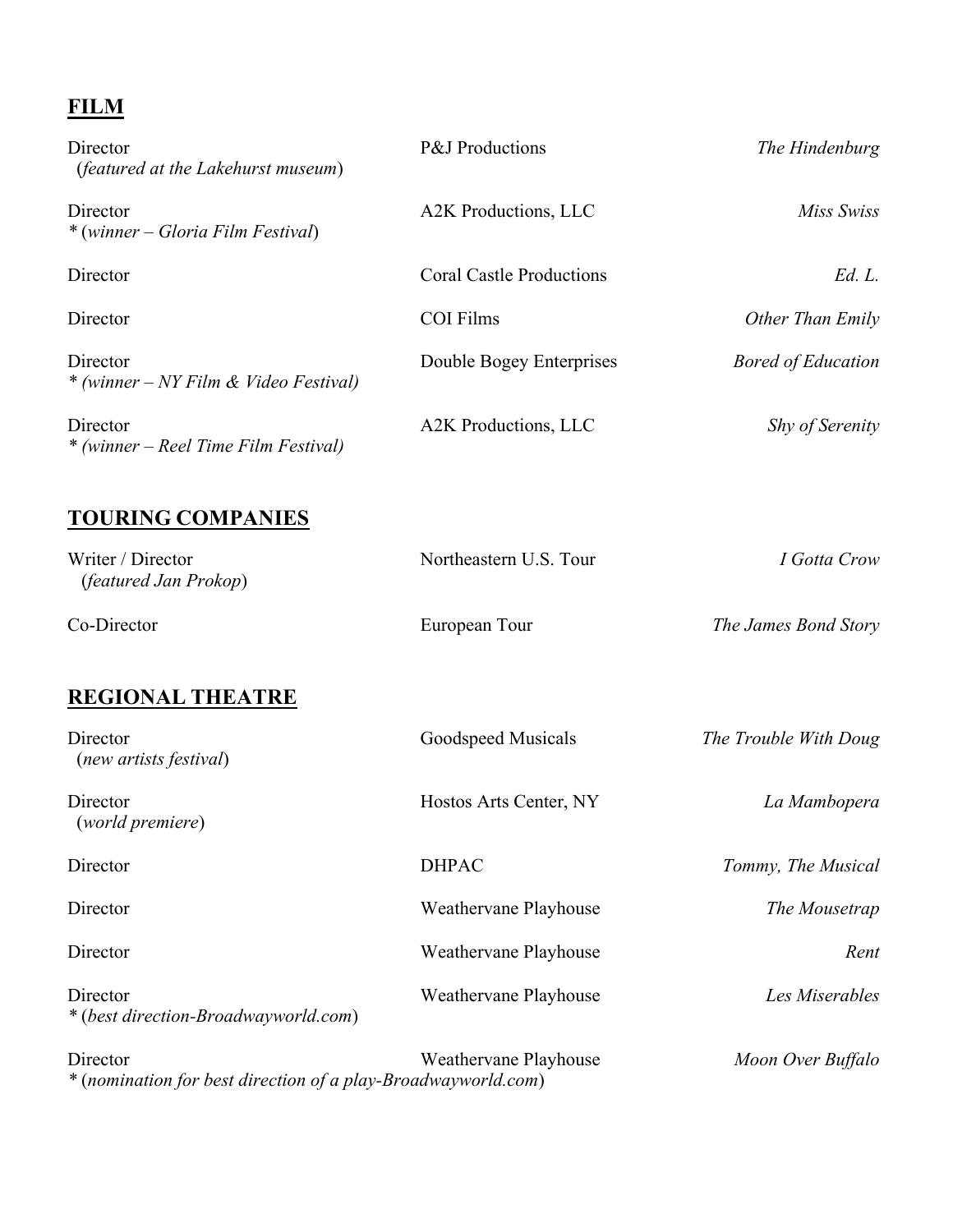| Director                          | Weathervane Playhouse        | Jesus Christ Superstar  |
|-----------------------------------|------------------------------|-------------------------|
| Director                          | Weathervane Playhouse        | Cabaret                 |
| Director                          | Weathervane Playhouse        | Dirty Rotten Scoundrels |
| Producer<br>(world premiere)      | Robert Moss Theatre, NY      | War Crimes              |
| Producer<br>$(I^{st} NY$ revival) | Richmond Shepard Theatre, NY | McReele                 |
| Producer<br>(world premiere)      | BoCoCa Arts Festival, NY     | Third Seat              |

#### **COMMERICAL / PILOT PRODUCTION**

| Director | New York City Hospitals      | R.E.C.O.R.D.                |
|----------|------------------------------|-----------------------------|
| Director | Broadway Elite Limousine     | <b>Broadcast Commercial</b> |
| Director | <b>SAGE</b>                  | Mini Documentary            |
| Director | Mojo Marketing               | Tweety Jewelry              |
| Director | ThomasNet                    | <b>Broadcast Commercial</b> |
| Director | Hertz Car                    | <b>Broadcast Commercial</b> |
| Director | Deltathree                   | <b>Broadcast Commercial</b> |
| Director | <b>Family Vision Centers</b> | <b>Broadcast Commercial</b> |

# **EDUCATION**

| <b>BFA</b> Theatre Arts    | Carnegie Mellon University | 1992 |
|----------------------------|----------------------------|------|
| M.A. Directing for Theatre | S.U.N.Y.                   | 2012 |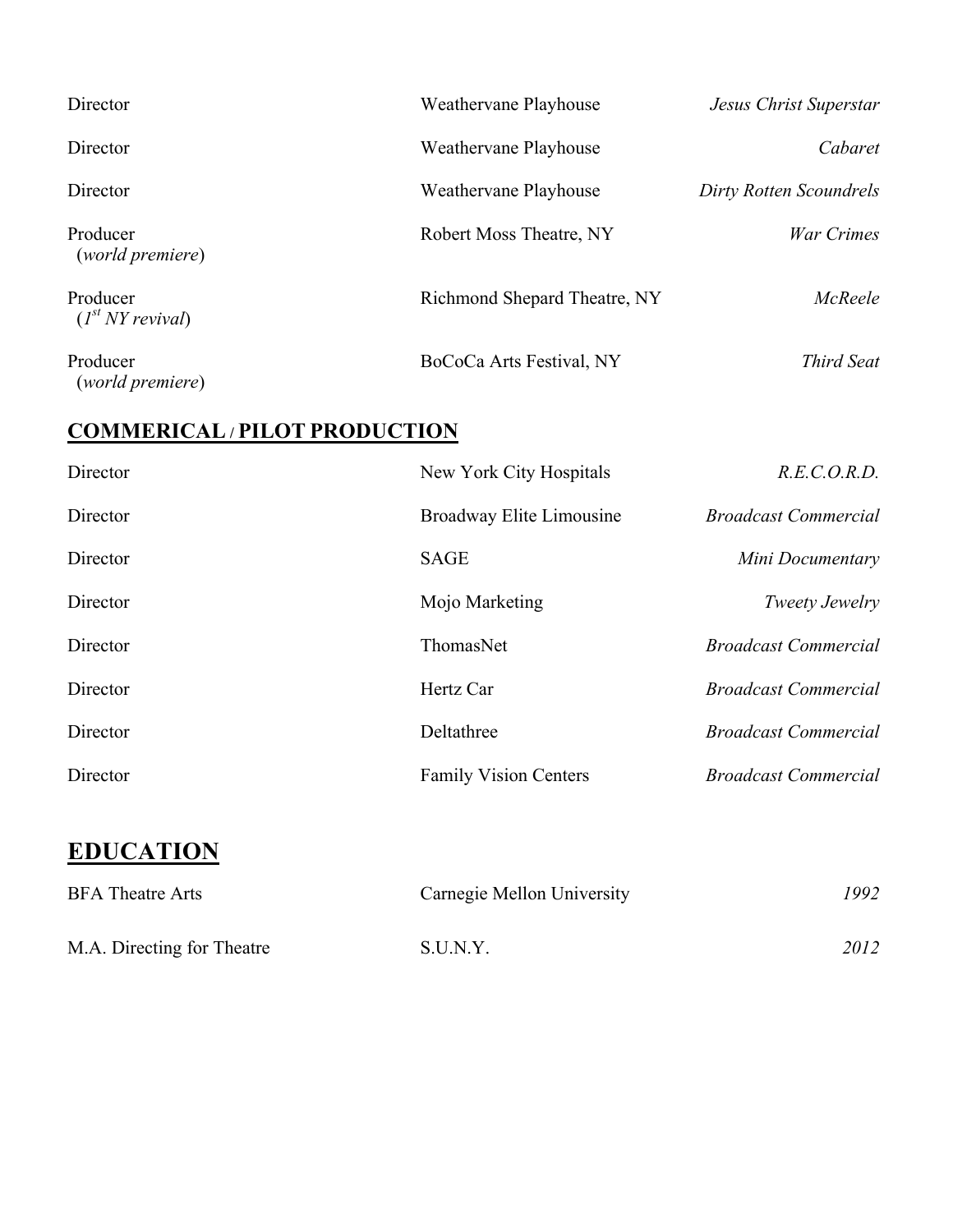## **ACADEMIC APPOINTMENTS**

| <b>Assistant Professor (Musical Theatre)</b>          | 2008-2011 | Five Towns College (NY) |
|-------------------------------------------------------|-----------|-------------------------|
| (Jared Hershkowtiz Acting Head of Theatre Department) |           |                         |
|                                                       |           |                         |
| Theatre Instructor $(7-12^{th}$ Grade)                | 1993-1995 | St. Aloysius (PA)       |
| (Melanie Stone - Headmaster)                          |           |                         |

#### **WORKSHOPS / MASTER CLASSES / GUEST LECTURER**

| Guest Lecturer<br>(Denis Colwell – Department Chair)  | 2014      | Carnegie Mellon University |
|-------------------------------------------------------|-----------|----------------------------|
| Master Class<br>$(Christine Riley - Musical Theatre)$ | 2012-2013 | Marymount College (NY)     |
| Master Class<br>$(Cathy Curtis - Acting)$             | 2011-2012 | New York Film Academy (NY) |
| <b>Guest Lecturer</b>                                 | 2012      | Denison University         |

#### **ACADEMIC THEATRE DIRECTING**

| Director | Fordham University               | The Real Thing        |
|----------|----------------------------------|-----------------------|
| Director | Five Towns College               | <i>Urinetown</i>      |
| Director | Five Towns College               | The Full Monty        |
| Director | Five Towns College               | Carousel              |
| Director | Five Towns College               | Pajama Game           |
| Director | <b>Yale Dramatic Association</b> | <b>Leading Ladies</b> |
| Director | St. Stephens College             | Dial M for Murder     |